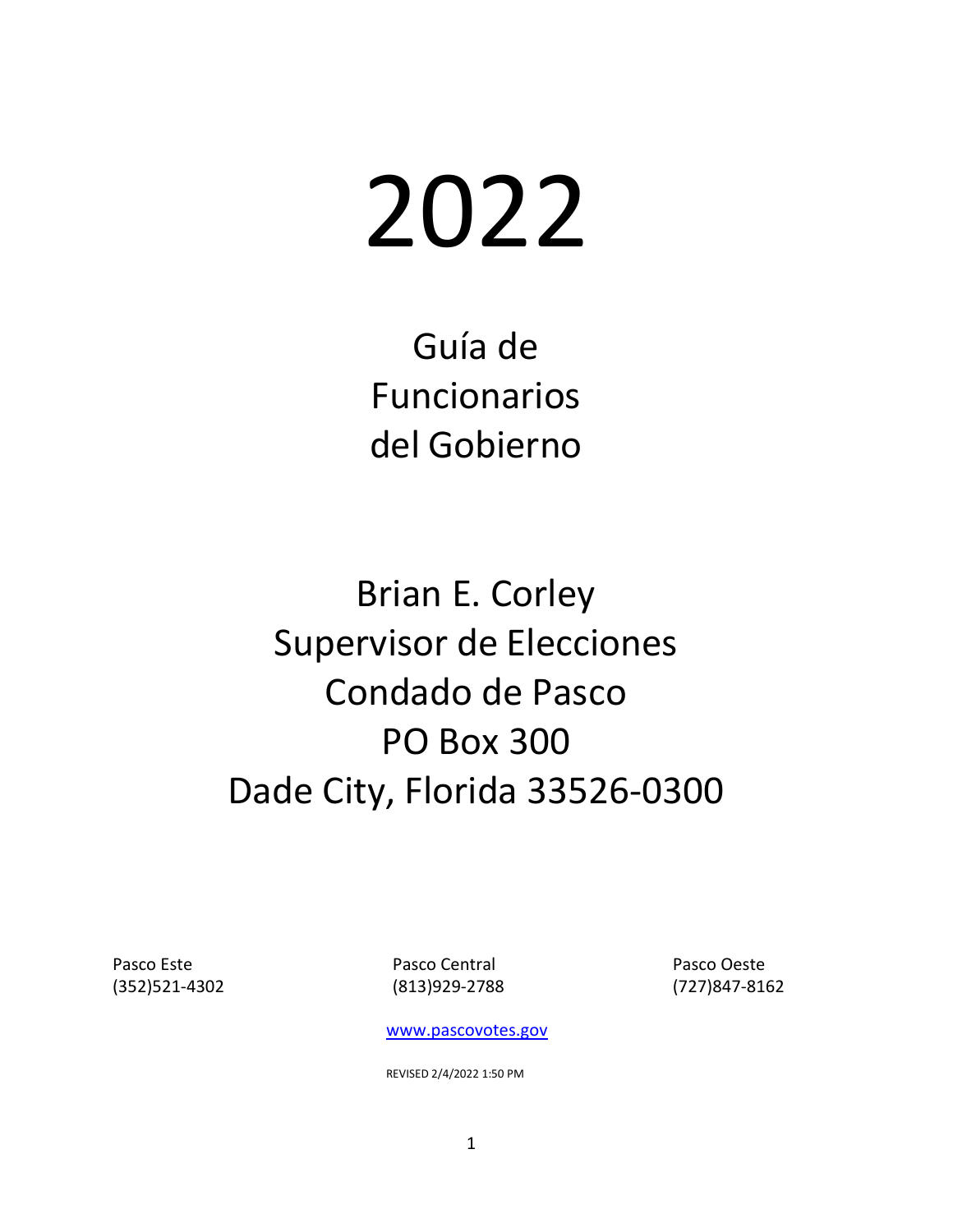# **GOBIERNO DE LOS ESTADOS UNIDOS**

# **RAMA EJECUTIVA**

| PRESIDENTE - Joseph R. Biden (D)    |                    |
|-------------------------------------|--------------------|
| The White House                     | 202-456-1414       |
| 1600 Pennsylvania Ave NW            | www.whitehouse.gov |
| Washington, DC 20500                |                    |
| VICE-PRESIDENTE – Kamala Harris (D) |                    |
| The White House                     | 202-456-1414       |
| Office of the Vice President        | www.whitehouse.gov |
| Washington, DC 20501                |                    |
| Secretario de Estado                |                    |
| 2201 C St NW                        | 206-647-4000       |
| Washington, DC 20520                | www.state.gov      |
| Secretatio de Tesorería             |                    |
| 1500 Pennsylvania Ave NW            | 202-622-2000       |
| Washington, DC 20220                | www.treasury.gov   |
| Secretario de la Defensa            |                    |
| 1400 Defense Pentagon               | 703-571-3343       |
| Washington, DC 20301                | www.defense.gov    |
| <b>Procurador General</b>           |                    |
| 950 Pennsylvania Ave NW             | 202-514-2000       |
| Washington, DC 20530                | www.justice.gov    |
| Secretario del Interior             |                    |
| 1849 C St NW                        | 202-208-3100       |
| Washington, DC 20240                | www.doi.gov        |
| Secretario de Agricultura           |                    |
| <b>Whitten Building</b>             |                    |
| 1400 Independence Ave SW            | 202-720-2791       |
| Washington, DC 20250                | www.usda.gov       |
| Secretario de Comercio              |                    |
| 1401 Constitution Ave NW            | 202-482-2000       |
| Washington, DC 20230                | www.commerce.gov   |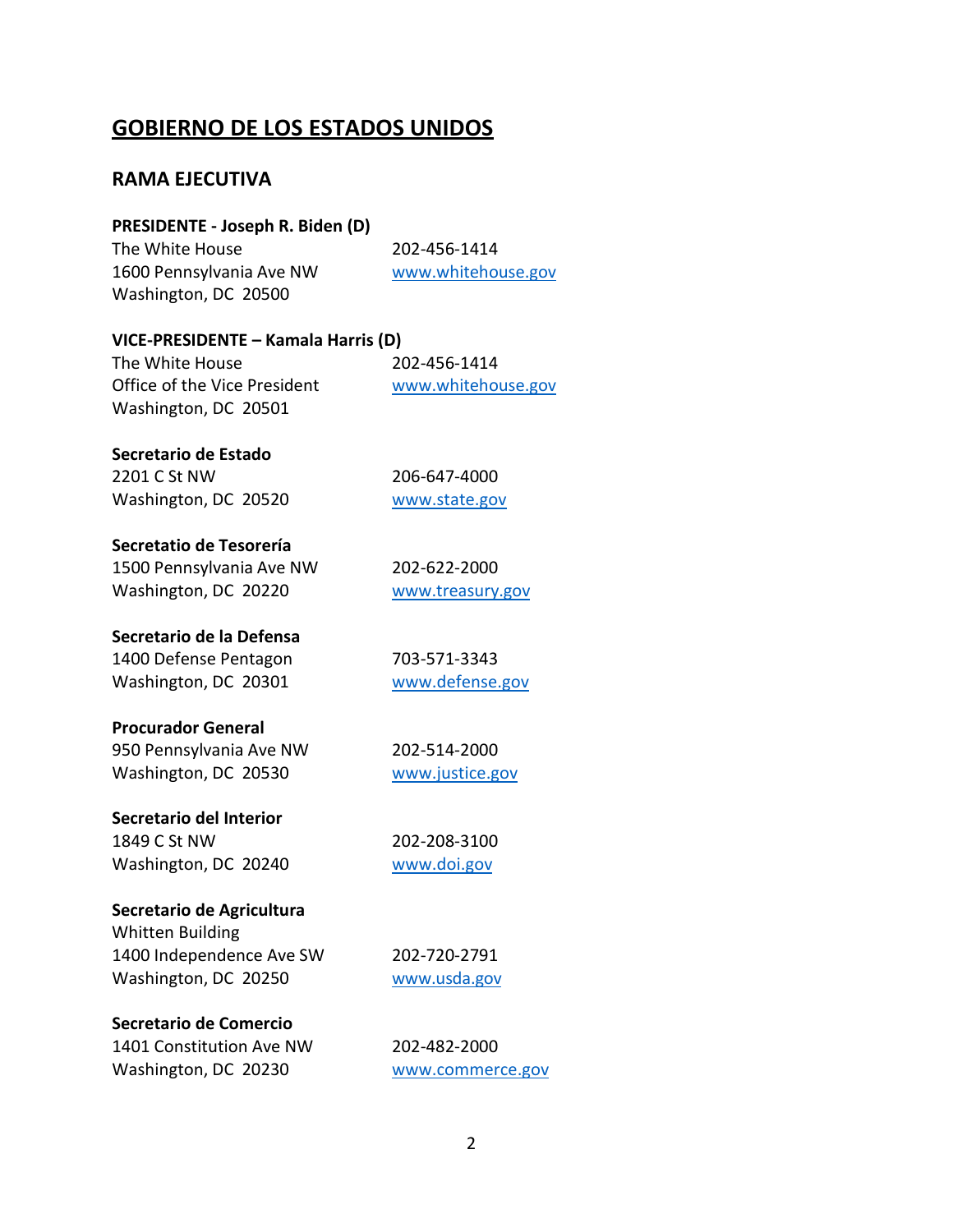| 200 Constitution Ave NW | 866-487-2365 |
|-------------------------|--------------|
| Washington, DC 20210    | www.dol.gov  |

### **Secretario de Salud & Servicios Humanos**

| 200 Independence Ave SW | 877-696-6775 |
|-------------------------|--------------|
| Washington, DC 20201    | www.hhs.gov  |

### **Secretario de Vivienda y Desarrollos Urbanos**

| 451 $7th$ St SW      | 202-708-1112 |
|----------------------|--------------|
| Washington, DC 20410 | www.hud.gov  |

### **Secretario de Transporte**

| 1200 New Jersey Ave SE | 855-368-4200 |
|------------------------|--------------|
| Washington, DC 20590   | www.dot.gov  |

### **Secretario de Energía**

| 1000 Independence Ave SW | 202-586-5000   |
|--------------------------|----------------|
| Washington, DC 20585     | www.energy.gov |

### **Secretario de Educación**

| 400 Maryland Ave SW  | 800-872-5327 |
|----------------------|--------------|
| Washington, DC 20202 | www.ed.gov   |

### **Secretario de Asuntos de Veteranos**

| 810 Vermont Ave NW   | 800-698-2411 |
|----------------------|--------------|
| Washington, DC 20420 | www.va.gov   |

### **Departamento de Seguridad Nacional**

| Department of Homeland Security 202-282-8000 |             |
|----------------------------------------------|-------------|
| Washington, DC 20528                         | www.dhs.gov |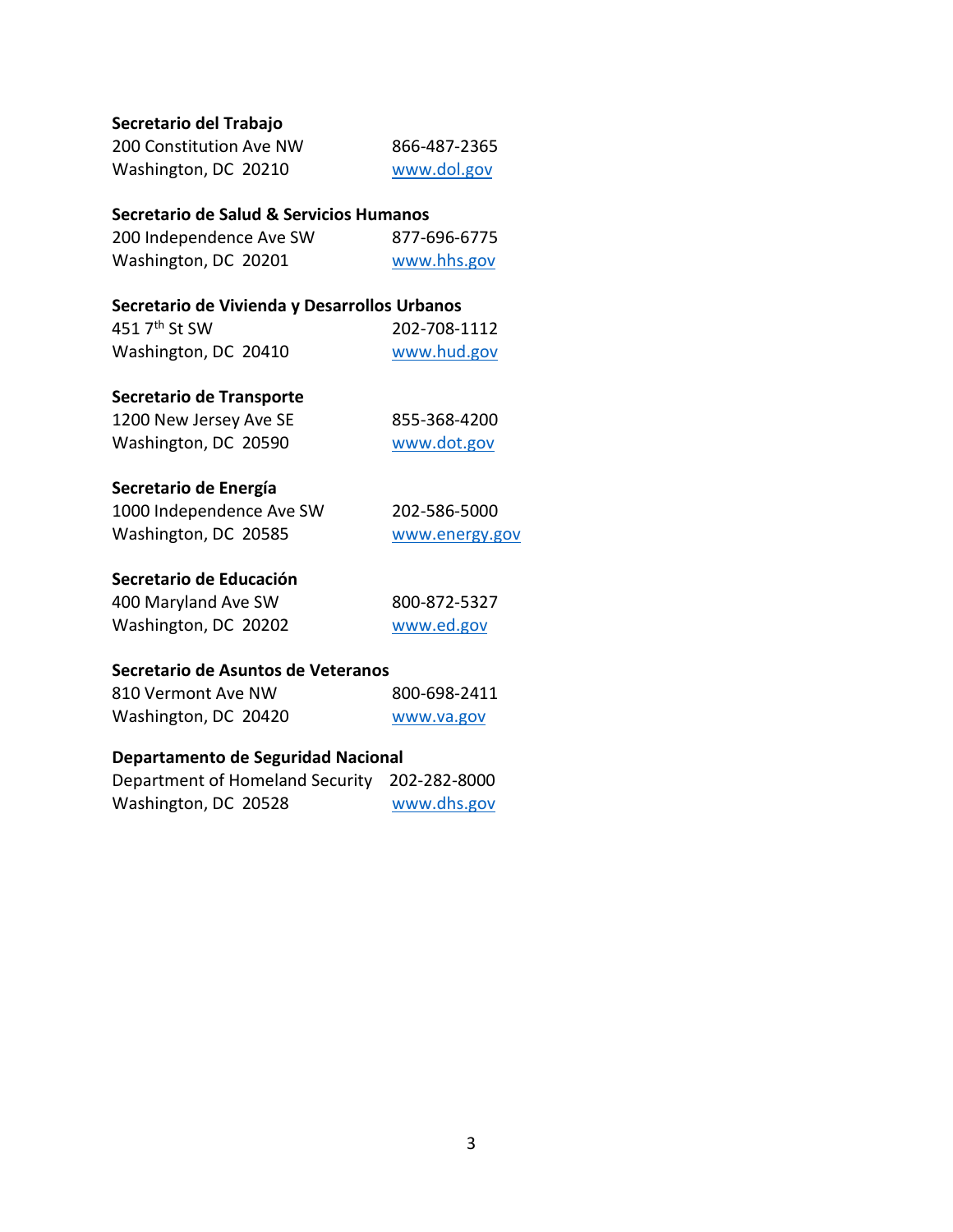### **RAMA JUDICIAL**

### **MAGISTRADOS DE LA CORTE SUPREMA**

### **PRESIDENTE DE LA CORTE SUPREMA MAGISTRADOS**

**John G. Roberts Jr. Discription Clarence Thomas** Clarence Thomas U. S. Supreme Court Building Court Example 3 and Stephen G. Breyer One First Street NE Samuel A. Alito, Jr. Washington, DC 20543 Sonia Sotomayor 202-479-3000 Elena Kagan www.supremecourt.gov Neil M. Gorsuch

Brett M. Kavanaugh Amy Coney Barrett

### **RAMA LEGISLATIVA**

**SENADORES DE LOS ESTADOS UNIDOS** – término de 6 años

**Marco Rubio (R)** 501 E. Polk Street 284 Russell Senate Office Building Ste 601 Washington, DC 20510 Tampa, FL 33602 202‐224‐3041 813‐947-6288 [www.rubio.senate.gov](http://www.rubio.senate.gov/) Toll Free: 866-630-7106

**Rick Scott (R)** 801 North Florida Ave 502 Hart Senate Office Building Suite 421 Washington DC 20510 Tampa, FL 33602 202‐224‐5274 813-225-7040 www.rickscott.senate.gov

# **MIEMBRO, CÁMARA DE REPRESENTANTES** – término de 2 años

### **DISTRITO CONGRESIONAL DOCEAVO**

**Gus M. Bilirakis (R)** 2354 Rayburn HOB 8731 Citizens Dr. Washington DC 20515 Suite 135 [bilirakis.house.gov](http://www.bilirakis.house.gov/) 727‐232‐2921

202‐225‐5755 New Port Richey FL 34654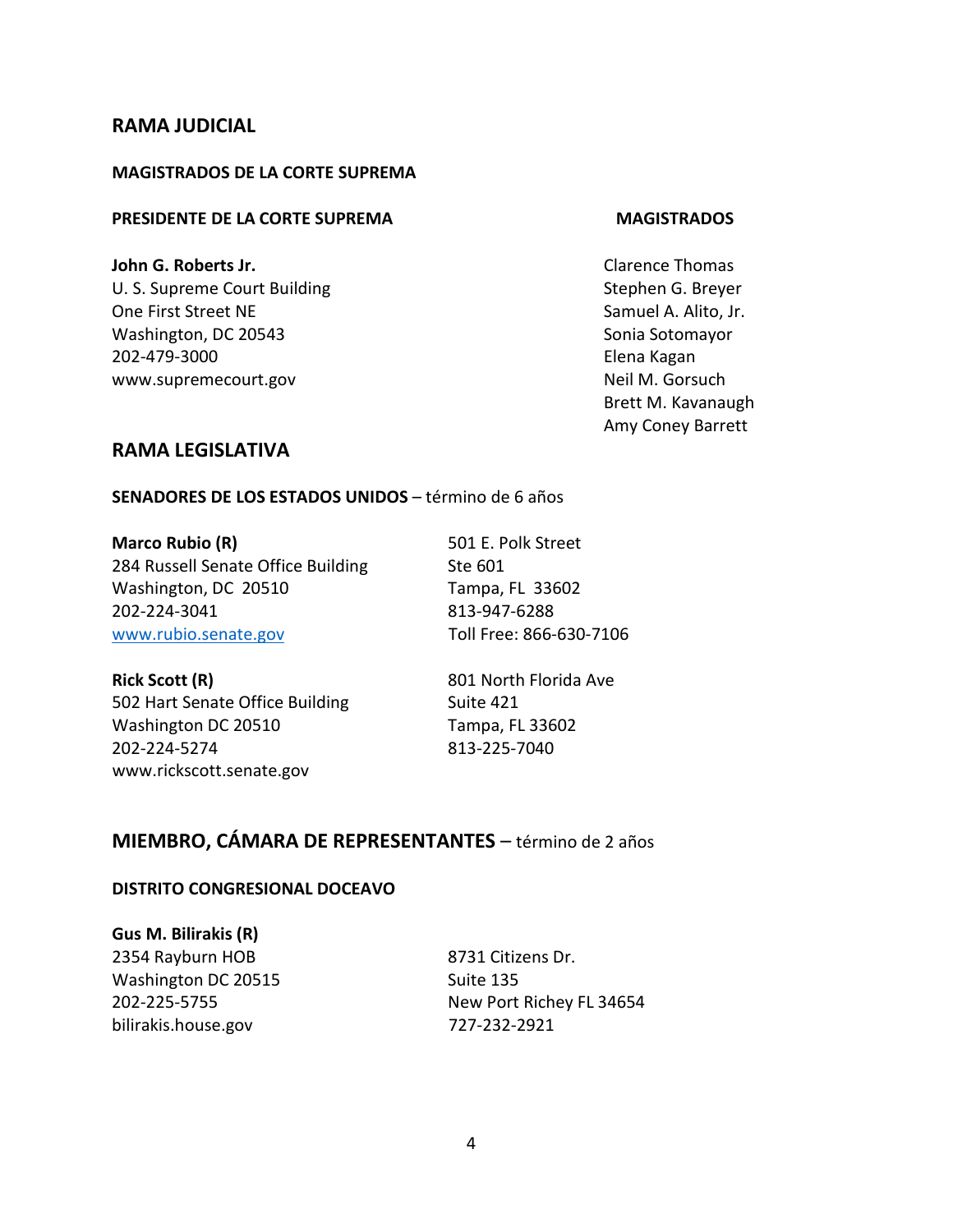# **GOBIERNO DEL ESTADO DE FLORIDA**

### **RAMA EJECUTIVA** – término de 4 años

### **GOBERNADOR – Ron DeSantis (R)**

The Capitol 850-717-9337 400 South Monroe St [www.flgov.com](http://www.flgov.com/) Tallahassee, FL 32399

### **VICEGOBERNADOR – Jeanette Nuñez (R)**

| 400 South Monroe St   | 850-717-9337    |
|-----------------------|-----------------|
| Tallahassee, FL 32399 | www.myflgov.com |

### **PROCURADORA GENERAL – Ashley Moody (R)**

| The Capitol PL-01     | 866-966-7226           |
|-----------------------|------------------------|
| Tallahassee, FL 32399 | www.myfloridalegal.com |

### **DEPARTAMENTO DE AGRICULTURAL Y SEVICIOS AL CONSUMIDOR – Nicole "Nikki" Fried (D)**

| The Capitol PL-10     | 800-435-7352 |
|-----------------------|--------------|
| Tallahassee, FL 32399 | Fdacs.gov    |

### **OFICIAL PRINCIPAL DE FINANZAS – Jimmy Patronis (R)**

200 East Gaines St 877-693-5236 Tallahassee, FL 32399 [www.myfloridacfo.com](http://www.myfloridacfo.com/)

### **MIEMBROS, COMISIÓN DE SERVICIO PÚBLICO**

### [www.floridapsc.com](http://www.floridapsc.com/)

**Gary F. Clark Mike LaRosa** 850‐413‐6038 850‐413‐6044 850‐413‐6040 850‐413‐6046 **Gabriella Passidomo 850-413-6042**

**Art Graham Andrew Giles Fay, Chairman**

### **OFICINA:**

2540 Shumard Oak BLVD Tallahassee, FL 32399 800‐342‐3552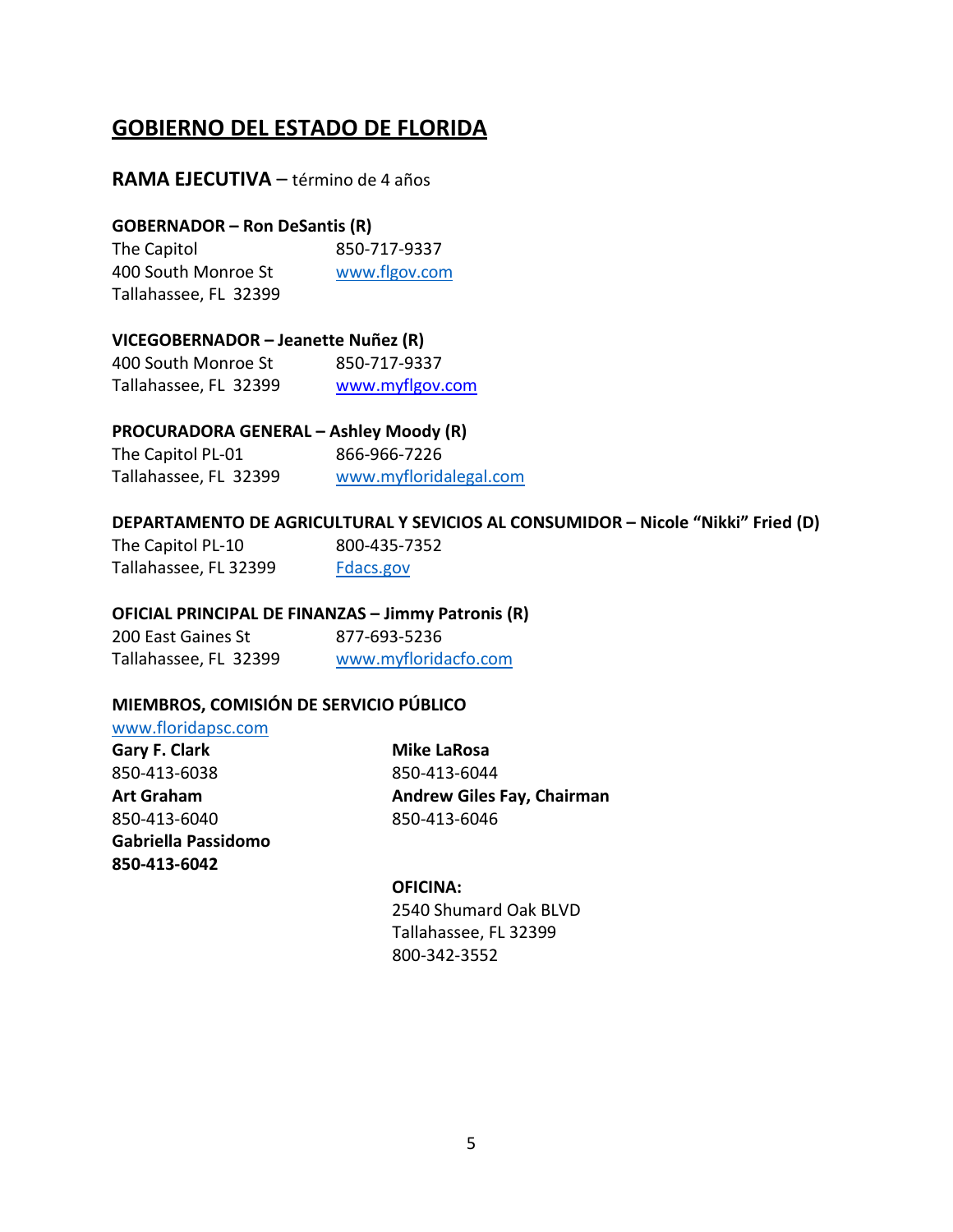### **RAMA LEGISLATIVA** – Senado ‐ término de 4 años Cámara ‐ término de 2 años

### **Senador, Distrito 10 – Wilton Simpson (R)**

409 The Capitol **Access 10 Contract Contract Contract Contract Contract Contract Contract Contract Contract Contract Contract Contract Contract Contract Contract Contract Contract Contract Contract Contract Contract Contra** 404 South Monroe Street 4076 Commercial Way Tallahassee, FL 32399‐1100 Spring Hill, FL 34606 850‐487‐5010 352‐688-5077 [simpson.wilton.web@flsenate.gov](mailto:simpson.wilton.web@flsenate.gov)

### **Senador, Distrito 16 – Ed Hooper**

302 Senate Office Building **Constructs** Oficina de Distrito: Tallahassee, FL 32399‐1100 Palm Harbor, FL 34685 850‐487‐5016 727-771-2102 hooper.ed.web@flsenate.gov

404 South Monroe Street 3450 East Lake Road, Suite 305

### **Senador, Distrito 20 – Danny Burgess (R)**

308 Senate Office Building **Constructs** Oficina de Distrito: 404 South Monroe Street 38507 Fifth Avenue Tallahassee, FL 32399‐1100 Zephyrhills, FL 33542 850‐487‐5020 813-779-7059 [burgess.danny.web@flsenate.gov](mailto:burgess.danny.web@flsenate.gov)

### **Representante, Distrito 36 – Amber Mariano (R)**

| 308 House Office Building        | Oficina de Distrito: |
|----------------------------------|----------------------|
| 402 South Monroe Street          | 8215 State Road 52   |
| Tallahassee, FL 32399-1300       | Hudson, FL 34667     |
| 850-717-5036                     | 727-861-4806         |
| amber.mariano@myfloridahouse.gov |                      |

### **Representante, Distrito 37 – Ardian Zika (R)**

319 The Capitol Oficina de Distrito: 402 South Monroe Street 20430 Gator Ln. Bldg 4 Tallahassee, FL 32399‐1300 Land O Lakes FL 34638 850‐717‐5037 813-929-1001 ardian.zika@myforidahouse.gov

### **Representante, Distrito 38 – Randy Maggard (R)**

| 1102 The Capitol                 | Oficina de Distrito:  |
|----------------------------------|-----------------------|
| 402 South Monroe Street          | 35358 State Rd 54     |
| Tallahassee, FL 32399            | Zephyrhills, FL 33541 |
| 850-717-5038                     | 813-780-0667          |
| randy.maggard@myfloridahouse.gov |                       |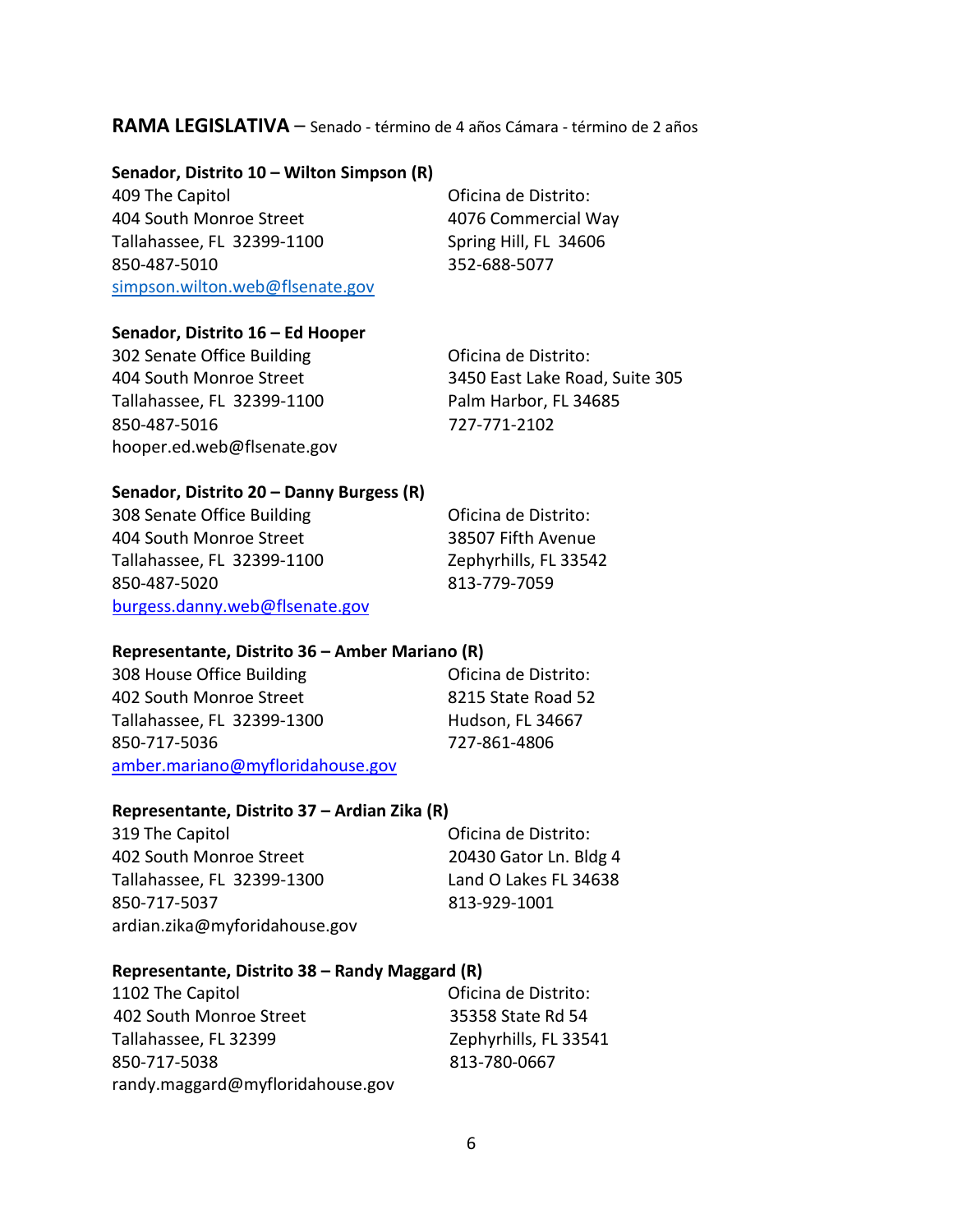# **RAMA JUDICIAL**

### **MAGISTRADOS DE LA CORTE SUPREMA**

### **Presidente de la Corte Suprema Magistrados**

Charles T. Canady **Ricky Polston** Florida Supreme Court Building The Court of Labarga 500 South Duval St C. Alan Lawson Tallahassee, FL 32399 Carlos Muñiz 850-488-0125 John D. Couriel [www.floridasupremecourt.org/justices](http://www.floridasupremecourt.org/justices) Jamie R. Grosshans

### **TRIBUNAL DE APELACIONES DE DISTRITO**

### **Jueces, Segundo Distrito de Apelación**

District Court of Appeal Building **Dirección postal:** 811 E. Main St PO Box 327 Lakeland, FL 33801 Lakeland, FL 33802 863‐940-6060 [2dca.org/](http://www.2dca.org/)judges

### **Jueces**

Robert Morris, Chief **Daniel H. Sleet** Daniel H. Sleet Stevan T. Northcutt **Matthew C. Lucas** Matthew C. Lucas Morris Silberman J. Andrew Atkinson Patricia J. Kelly **Andrea Teves Smith** Craig C. Villanti **Craig C. Villanti** John K. Stargel Edward C. LaRose Suzanne Labrit Nelly N. Khouzam Anthony K. Black

### **Sexto Circuito Judicial**

Robert D. Sumner Judicial Center West Pasco Judicial Center 38053 Live Oak Ave 7530 Little Rd Dade City, FL 33523 New Port Richey, FL 34654 [www.jud6.org](http://www.jud6.org/)

Darryl Casanueva Susan H. Rothstein-Youakim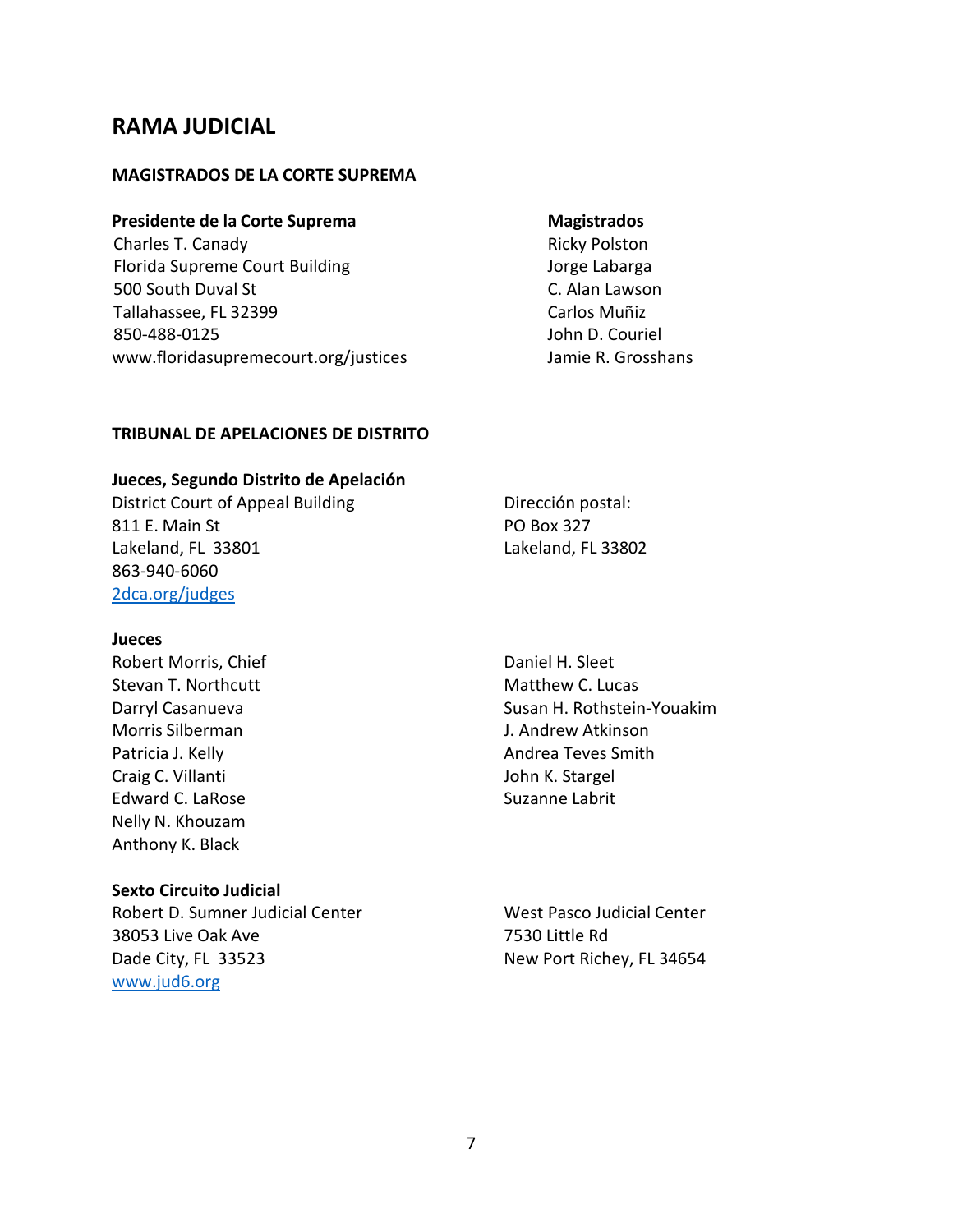### **Jueces de la Corte de Circuito**

Anthony Rondolino, Chief 727-582-7272

# **Pasco Este: Código de área (352)**

| 521-4404 |
|----------|
| 521-4414 |
| 521-4370 |
| 521-4390 |
| 521-4262 |
| 518-4030 |
|          |

# **Pasco Oeste: Código de área (727**)

| Kimberly Sharpe Byrd | 847-8092 |
|----------------------|----------|
| <b>Kim Campbell</b>  | 815-7130 |
| Shawn Crane          | 847-8180 |
| Daniel Diskey        | 847-8059 |
| Mary Handsel         | 847-8922 |
| Declan Mansfield     | 847-8172 |
| Joshua Riba          | 815-7174 |
| James Stearns        | 847-8095 |
| Lauralee G. Westine  | 815-7058 |

| Defensor Público: Sara Mollo          | www.flpd6.org              |  |
|---------------------------------------|----------------------------|--|
| Pasco Este - 352-521-4388             | Pasco Oeste - 727-847-8158 |  |
| <b>Fiscal Estatal: Bruce Bartlett</b> | www.sao6.org               |  |
| Pasco Este - 352-521-4333             | Pasco Oeste - 727-847-8158 |  |
|                                       |                            |  |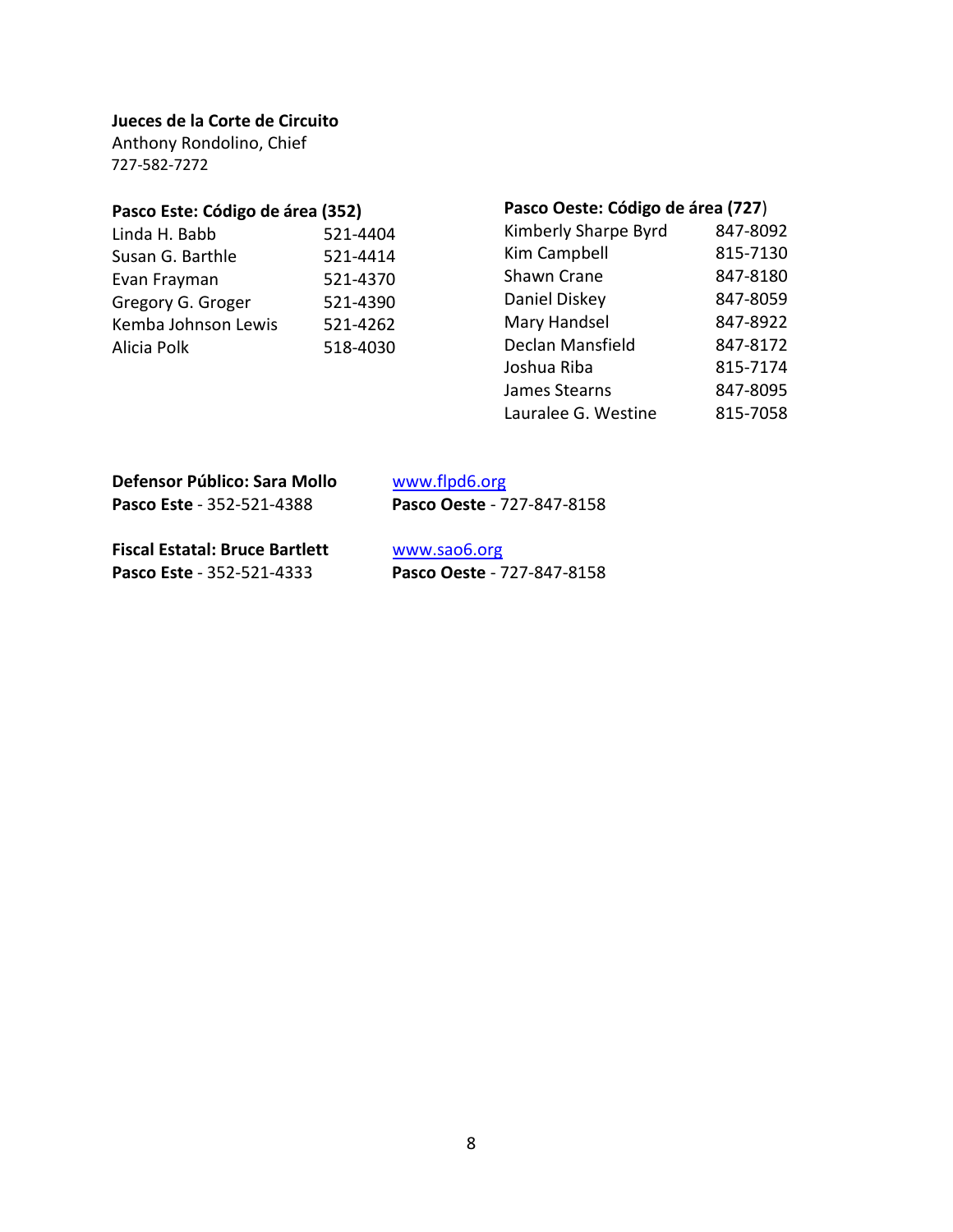# **GOBIERNO DEL CONDADO DE PASCO**

### **OFICIALES CONSTITUCIONALES** – término de 4 años

**SECRETARIA Y DIRECTORA FINANCIERA DE LA CORTE** (anuncio interino)**– Nikki Alvarez‐Sowles (R)** [www.pascoclerk.com](http://www.pascoclerk.com/)

### **Oficina de Pasco Este: Oficina de Pasco Oeste:**

38053 Live Oak Ave 7530 Little Rd Dade City, FL 33523 PO Box 338

352‐521‐4542 New Port Richey, FL 34656 727‐847‐8031

### **TASADOR DE PROPIEDADES – Mike Wells (R)**

[pascopa.com](http://www.appraiser.pascogov.com/)

### **Oficina de Pasco Este: Oficina de Pasco Oeste:**

14236 6th St Ste 101 8731 Citizens Dr Ste 130 PO Box 401 New Port Richey, FL 34654 Dade City, FL 33526 727-847-8151 352‐521‐4433

East Pasco Government Center West Pasco Government Center

### **Oficina de Pasco Central:**

Central Pasco Professional Center 4111 Land O'Lakes Blvd Ste 106 Land O'Lakes, FL 34639 813‐929‐2780

### **SUPERVISOR DE ELECCIONES – Brian E. Corley (R)**

[PascoVotes.gov](mailto:PascoVotes.gov) [webcomment@pascovotes.gov](mailto:webcomment@pascovotes.gov) 800-851-8754

### **Oficina de Pasco Este: Oficina de Pasco Oeste:**

352‐521‐4302 727‐847‐8162

14236 6th Ste 200 West Pasco Government Center PO Box 300 8731 Citizens Dr Ste 110 Dade City, FL 33526 New Port Richey, FL 34654

### **Oficina de Pasco Central:**

Central Pasco Professional Center 4111 Land O'Lakes Blvd Ste 105 Land O'Lakes Lakes, FL 34639 813‐929‐2788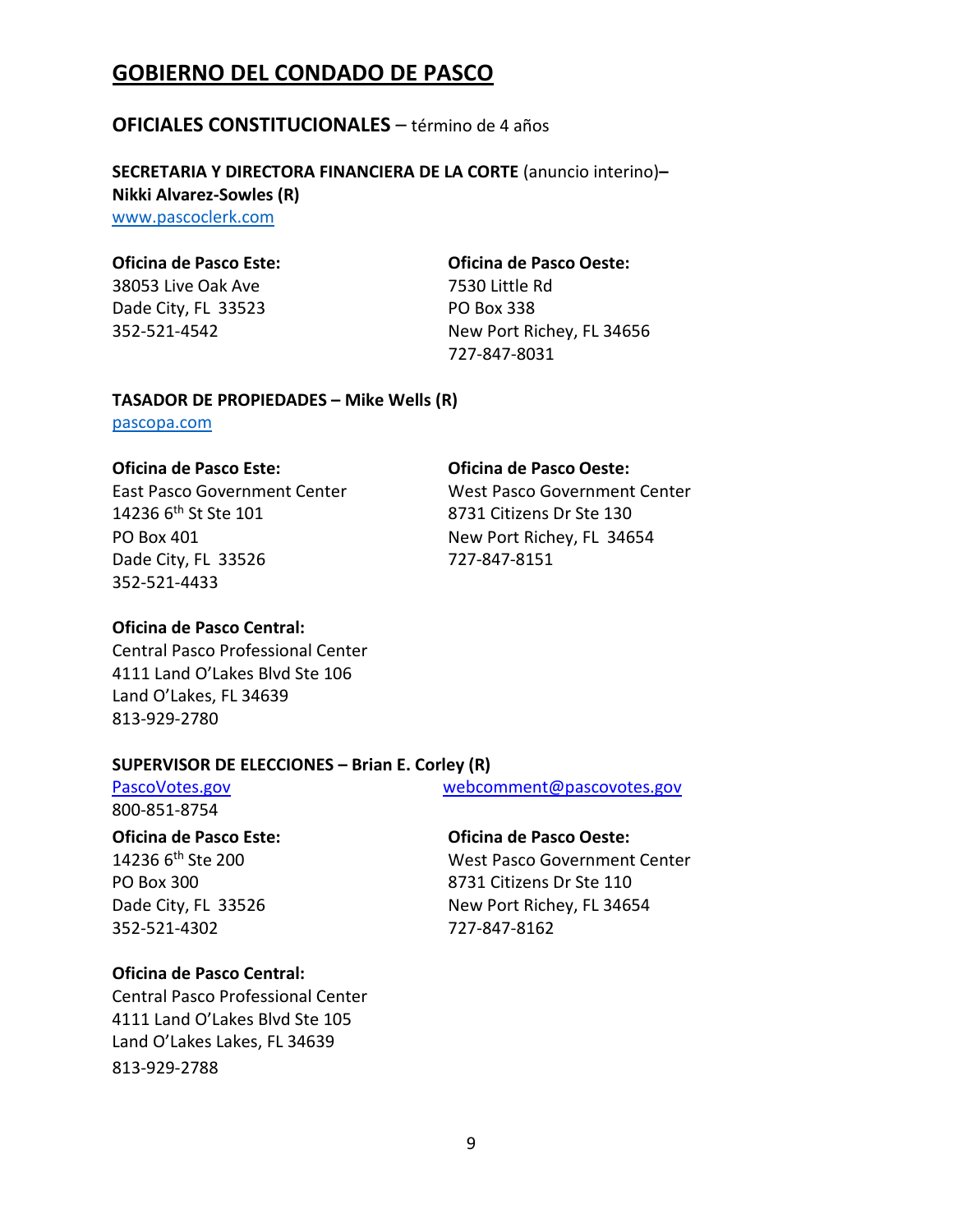### **RECAUDADOR DE IMPUESTOS – Mike Fasano (R)**

[www.pascotaxes.com](http://www.pascotaxes.com/)

### **Oficina de Pasco Este: Oficina de Pasco Oeste:**

14236 6th St Ste 100 8731 Citizens Dr Ste 120 Dade City, FL 33526 New Port Richey, FL 34654 352‐521‐4360 727-847-8165

4135 Land O'Lakes Blvd 4610 Pet Lane C 101 Land O'Lakes, FL 34639 Lutz, FL 33559 813‐235‐6020 813‐235‐6020

### **Oficina de Gulf Harbors: Dirección de Envío:**

4720 US Highway 19 Pasco County Tax Collector New Port Richey, FL 34652 Post Office Box 276 727‐847‐8165 Dade City, FL 33526

East Pasco Government Center West Pasco Government Center

### **Oficina de Land O'Lakes: Oficina de Wesley Chapel:**

Central Pasco Government Center Compark 75 – off Wesley Chapel Blvd

### **SUPERINTENDENTE DE ESCUELAS – Kurt Browning (R)**

[www.pasco.k12.fl.us](http://www.pasco.k12.fl.us/)

**Oficina de Distrito:** 727‐774‐2000 Oeste 7227 Land O'Lakes Blvd 813-794-2000 Central Land O'Lakes, FL 34638 352‐524‐2000 Este

**SHERIFF – Chris Nocco (R)** [www.pascosheriff.com](http://www.pascosheriff.com/)

### **Administración del Sheriff:**

8700 Citizens Drive New Port Richey, FL 34654 727-847-5878

### **Centro de Detención de Pasco:**

20101 Central Boulevard Land O' Lakes, FL 34637 813-996-6982

### **Centro de Operación del Alguacil:**

Emergencies: 9-1-1 Non-Emergencies 727-847-5878

**Distrito 1:** 7432 Little Road New Port Richey, FL 34654 727-847-5878

### **Distrito 2:**

36409 State Road 52 Dade City, FL 33525 352-518-5000

### **Distrito 3:**

11530 Trinity Boulevard Trinity, FL 34655 727-372-5920